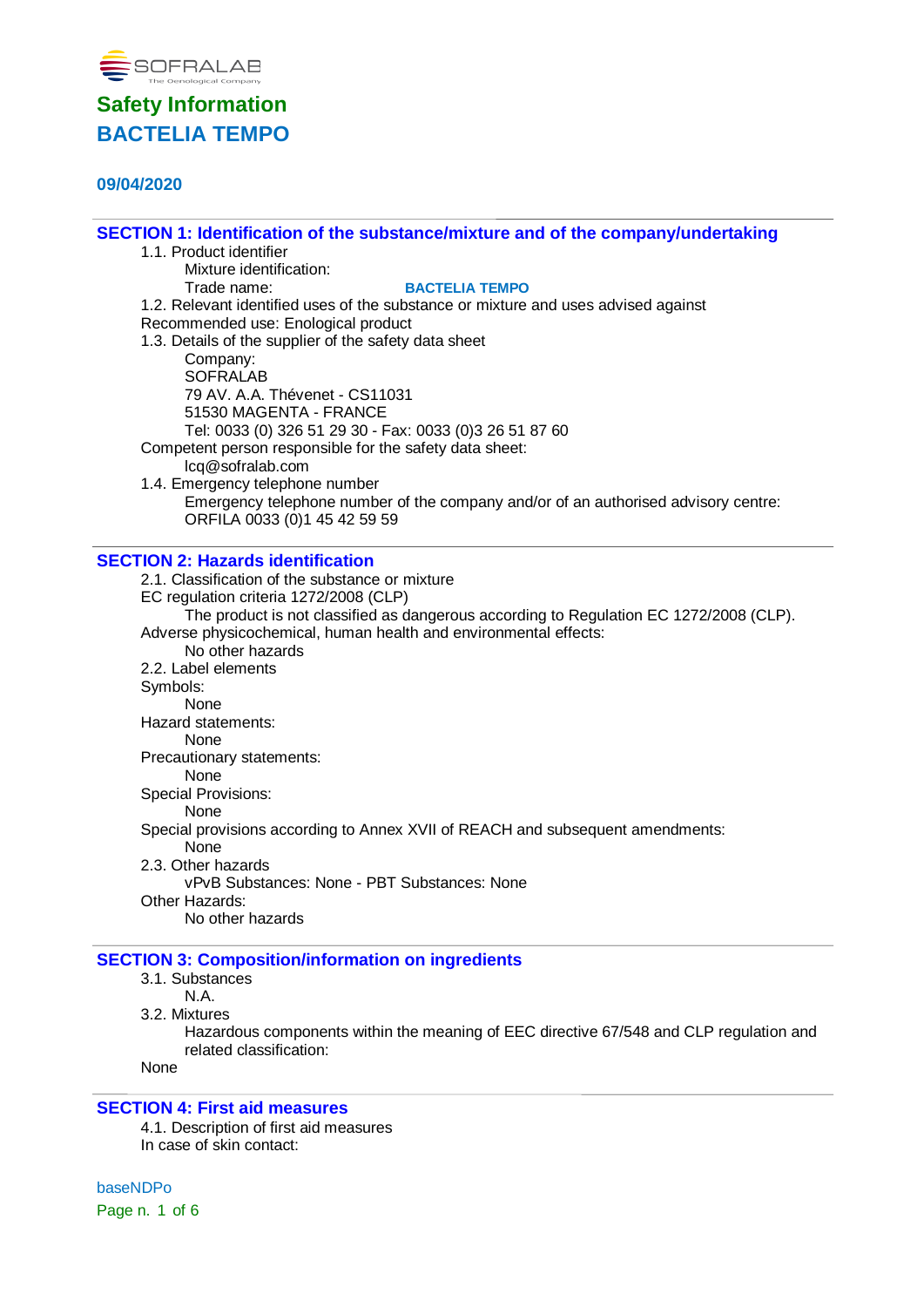

Wash with plenty of water and soap.

In case of eyes contact:

In case of contact with eyes, rinse immediately with plenty of water and seek medical advice. In case of Ingestion:

Do not under any circumstances induce vomiting. OBTAIN A MEDICAL EXAMINATION IMMEDIATELY.

In case of Inhalation:

Remove casualty to fresh air and keep warm and at rest.

- 4.2. Most important symptoms and effects, both acute and delayed None
- 4.3. Indication of any immediate medical attention and special treatment needed Treatment:

None

#### **SECTION 5: Firefighting measures**

5.1. Extinguishing media

Suitable extinguishing media:

**Water** 

- Carbon dioxide (CO2).
- Extinguishing media which must not be used for safety reasons:
- None in particular.
- 5.2. Special hazards arising from the substance or mixture Do not inhale explosion and combustion gases. Burning produces heavy smoke.
- 5.3. Advice for firefighters
	- Use suitable breathing apparatus .

Collect contaminated fire extinguishing water separately. This must not be discharged into drains.

Move undamaged containers from immediate hazard area if it can be done safely.

#### **SECTION 6: Accidental release measures**

- 6.1. Personal precautions, protective equipment and emergency procedures Wear personal protection equipment. Remove persons to safety. See protective measures under point 7 and 8.
- 6.2. Environmental precautions
	- Do not allow to enter into soil/subsoil. Do not allow to enter into surface water or drains. Retain contaminated washing water and dispose it.

In case of gas escape or of entry into waterways, soil or drains, inform the responsible authorities.

- Suitable material for taking up: absorbing material, organic, sand
- 6.3. Methods and material for containment and cleaning up
- Wash with plenty of water. 6.4. Reference to other sections
- See also section 8 and 13

#### **SECTION 7: Handling and storage**

- 7.1. Precautions for safe handling
	- Avoid contact with skin and eyes, inhaltion of vapours and mists. Do not eat or drink while working.
	- See also section 8 for recommended protective equipment.
- 7.2. Conditions for safe storage, including any incompatibilities Keep away from food, drink and feed. Incompatible materials:

baseNDPo Page n. 2 of 6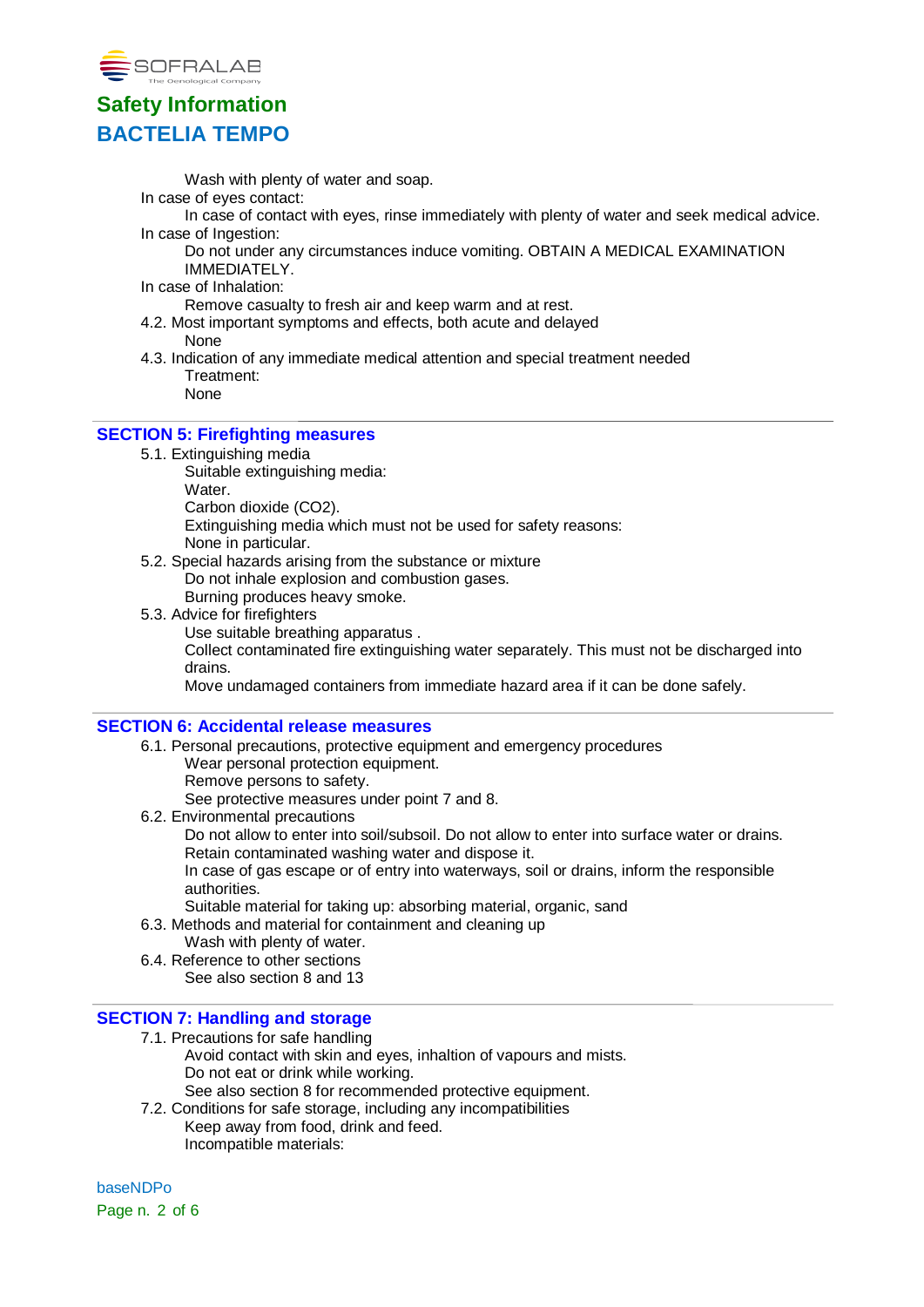

None in particular. Instructions as regards storage premises: Adequately ventilated premises. 7.3. Specific end use(s) None in particular

### **SECTION 8: Exposure controls/personal protection**

8.1. Control parameters No occupational exposure limit available DNEL Exposure Limit Values N.A. PNEC Exposure Limit Values N.A. 8.2. Exposure controls Eye protection: Not needed for normal use. Anyway, operate according good working practices. Protection for skin: No special precaution must be adopted for normal use. Protection for hands: Not needed for normal use. Respiratory protection: Not needed for normal use. Thermal Hazards: None Environmental exposure controls: None Appropriate engineering controls: None

#### **SECTION 9: Physical and chemical properties**

| 9.1. Information on basic physical and chemical properties |              |
|------------------------------------------------------------|--------------|
| Appearance and colour:                                     | Beige powder |
| Odour:                                                     | Ferments     |
| Odour threshold:                                           | N.A.         |
| pH:                                                        | N.A.         |
| Melting point / freezing point:                            | N.A.         |
| Initial boiling point and boiling range: N.A.              |              |
| Solid/gas flammability:                                    | N.A.         |
| Upper/lower flammability or explosive limits:              | N.A.         |
| Vapour density:                                            | N.A.         |
| Flash point:                                               | N.A.         |
| Evaporation rate:                                          | N.A.         |
| Vapour pressure:                                           | N.A.         |
| Relative density:                                          | N.A.         |
| Solubility in water:                                       | No soluble   |
| Solubility in oil:                                         | N.A.         |
| Partition coefficient (n-octanol/water): N.A.              |              |
| Auto-ignition temperature:                                 | N.A.         |
| Decomposition temperature:                                 | N.A.         |
| Viscosity:                                                 | N.A.         |
| Explosive properties:                                      | N.A.         |
| Oxidizing properties:                                      | N.A.         |
| 9.2. Other information                                     |              |
| Miscibility:                                               | N.A.         |
|                                                            |              |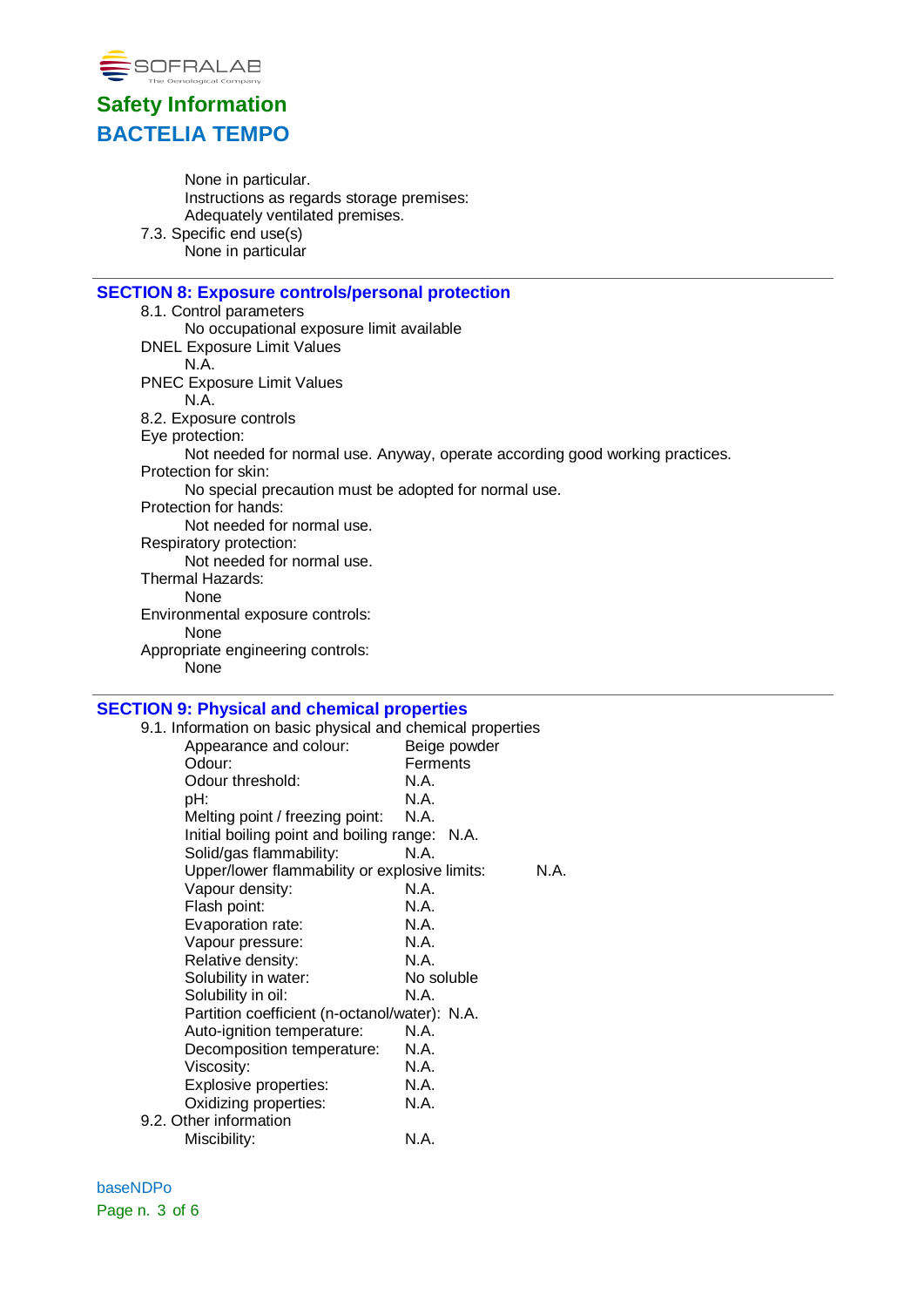

| Fat Solubility: | N.A. |
|-----------------|------|
| Conductivity:   | N.A. |

### **SECTION 10: Stability and reactivity**

- 10.1. Reactivity
- Stable under normal conditions 10.2. Chemical stability
	- Stable under normal conditions
- 10.3. Possibility of hazardous reactions None
- 10.4. Conditions to avoid Stable under normal conditions.
- 10.5. Incompatible materials None in particular.
- 10.6. Hazardous decomposition products None.

#### **SECTION 11: Toxicological information**

- 11.1. Information on toxicological effects
- Toxicological information of the mixture:

N.A.

Toxicological information of the main substances found in the mixture:

N.A.

If not differently specified, the information required in Regulation 453/2010/EC listed below must be considered as N.A.:

- a) acute toxicity;
- b) skin corrosion/irritation;
- c) serious eye damage/irritation;
- d) respiratory or skin sensitisation;
- e) germ cell mutagenicity;
- f) carcinogenicity;
- g) reproductive toxicity;
- h) STOT-single exposure;
- i) STOT-repeated exposure;
- j) aspiration hazard.

#### **SECTION 12: Ecological information**

12.1. Toxicity

Adopt good working practices, so that the product is not released into the environment.

- 12.2. Persistence and degradability N.A.
- 12.3. Bioaccumulative potential
	- N.A.
- 12.4. Mobility in soil
	- N.A.
- 12.5. Results of PBT and vPvB assessment vPvB Substances: None - PBT Substances: None
- 12.6. Other adverse effects None
- **SECTION 13: Disposal considerations**
	- 13.1. Waste treatment methods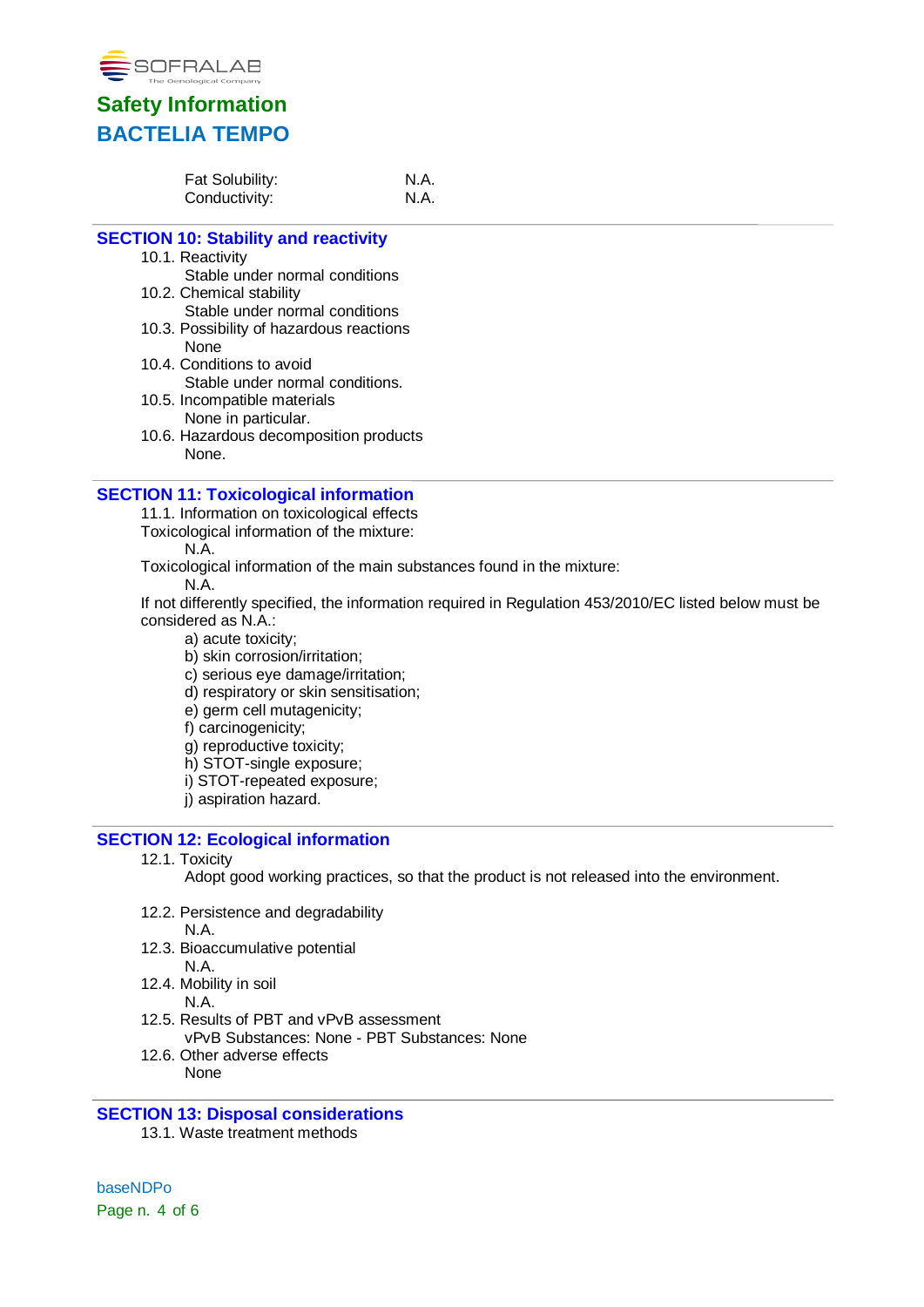

Recover if possible. In so doing, comply with the local and national regulations currently in force.

#### **SECTION 14: Transport information**

14.1. UN number

Not classified as dangerous in the meaning of transport regulations.

- 14.2. UN proper shipping name
	- N.A.
- 14.3. Transport hazard class(es) N.A.
- 14.4. Packing group
	- N.A.
- 14.5. Environmental hazards ADR-Enviromental Pollutant: N.A. IMDG-Marine pollutant: N.A.
- 14.6. Special precautions for user N.A.
- 14.7. Transport in bulk according to Annex II of MARPOL73/78 and the IBC Code N.A.

#### **SECTION 15: Regulatory information**

15.1. Safety, health and environmental regulations/legislation specific for the substance or mixture Dir. 67/548/EEC (Classification, packaging and labelling of dangerous substances) Dir. 99/45/EC (Classification, packaging and labelling of dangerous preparations) Dir. 98/24/EC (Risks related to chemical agents at work) Dir. 2000/39/EC (Occupational exposure limit values) Dir. 2006/8/EC Regulation (EC) n. 1907/2006 (REACH) Regulation (EC) n. 1272/2008 (CLP) and amendments Restrictions related to the product or the substances contained according to Annex XVII Regulation (EC) 1907/2006 (REACH) and subsequent modifications: Restrictions related to the product: No restriction. Restrictions related to the substances contained: No restriction. Where applicable, refer to the following regulatory provisions : Directive 2003/105/CE ('Activities linked to risks of serious accidents') and subsequent amendments. Regulation (EC) nr 648/2004 (detergents). 1999/13/EC (VOC directive) Provisions related to directives 82/501/EC(Seveso), 96/82/EC(Seveso II): N.A.

15.2. Chemical safety assessment : No

#### **SECTION 16: Other information**

This document was prepared by a competent person who has received appropriate training. Main bibliographic sources:

ECDIN - Environmental Chemicals Data and Information Network - Joint Research Centre, Commission of the European Communities SAX's DANGEROUS PROPERTIES OF INDUSTRIAL MATERIALS - Eight Edition - Van Nostrand Reinold CCNL - Appendix 1